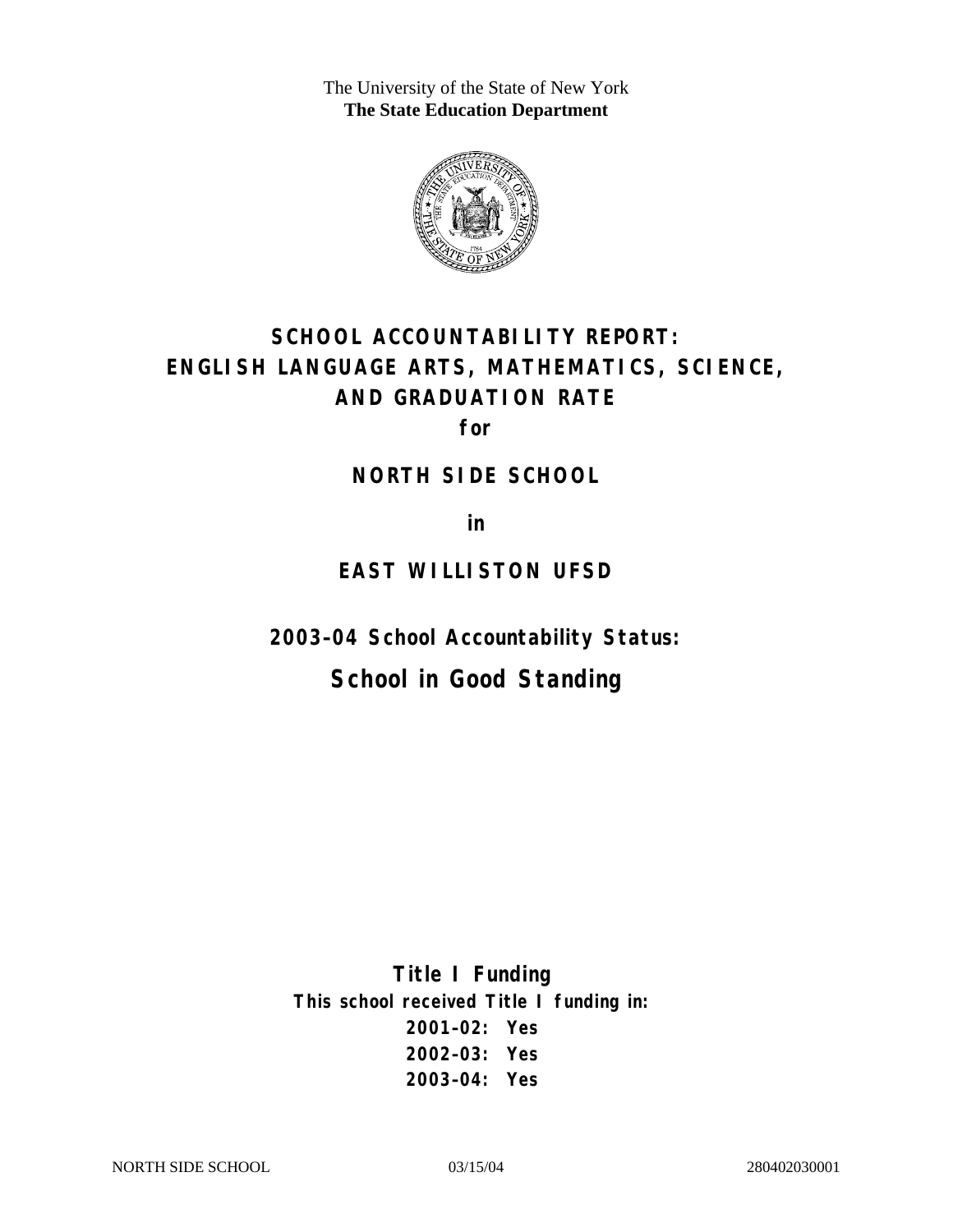#### **District/School Accountability Status Categories**

The list below defines the district or school status categories under New York State's district and school accountability system, which is divided into a Federal Title I component and a State component. A district or school that does not receive Title I funding in a school year does not have a federal status in that year. Schools receiving Title I funds that are not in good standing must provide school choice for their students; those in need of improvement year 2 and beyond must also provide Supplemental Education Services to eligible students. Other consequences for districts and schools not in good standing can be found at: www.emsc.nysed.gov/deputy/nclb/accountability/siinfo.htm. To be removed from any improvement status, a district or school must make Adequate Yearly Progress (AYP) for two consecutive years, or in the case of a School Under Registration Review, achieve the performance targets established for the school by the Commissioner.

**District/School in Good Standing:** A district or school is considered to be in good standing if it has not been identified as a District or School in Need of Improvement, Requiring Corrective Action, Planning for Restructuring, or Requiring Academic Progress, or as a School Under Registration Review.

**District/School Requiring Academic Progress:** Under the State component of New York's accountability system, a district or school that did not make AYP in the same grade and subject for two consecutive years is considered a School Requiring Academic Progress (Year 1) the following year. In each succeeding year that the school fails to make AYP, the year designation is incremented by one.

**District/School in Need of Improvement (Year 1):** A district or school that has not made AYP for two consecutive years in the same grade or subject while receiving Title I funds is considered a District/School in Need of Improvement (Year 1) the following year.

**District/School in Need of Improvement (Year 2):** A District or School in Need of Improvement (Year 1) that does not make AYP in the grade or subject for which it was identified while receiving Title I funds is considered a District or School in Need of Improvement (Year 2) the following year.

**District/School Requiring Corrective Action:** A District or School in Need of Improvement (Year 2) that does not make AYP in the grade or subject for which it was identified while receiving Title I funds is considered a District or School Requiring Corrective Action the following year.

**District/School Planning for Restructuring:** A District or School Requiring Corrective Action that does not make AYP in the grade or subject for which it was identified while receiving Title I funds is considered a District or School Planning for Restructuring the following year.

**School Under Registration Review (SURR):** Schools that are farthest from the State standard and have been determined by the Commissioner to be most in need of improvement are Schools Under Registration Review. These schools must achieve performance targets specified by the Commissioner of Education in their area(s) of identification within a prescribed timeframe or risk having their registration revoked by the Board of Regents.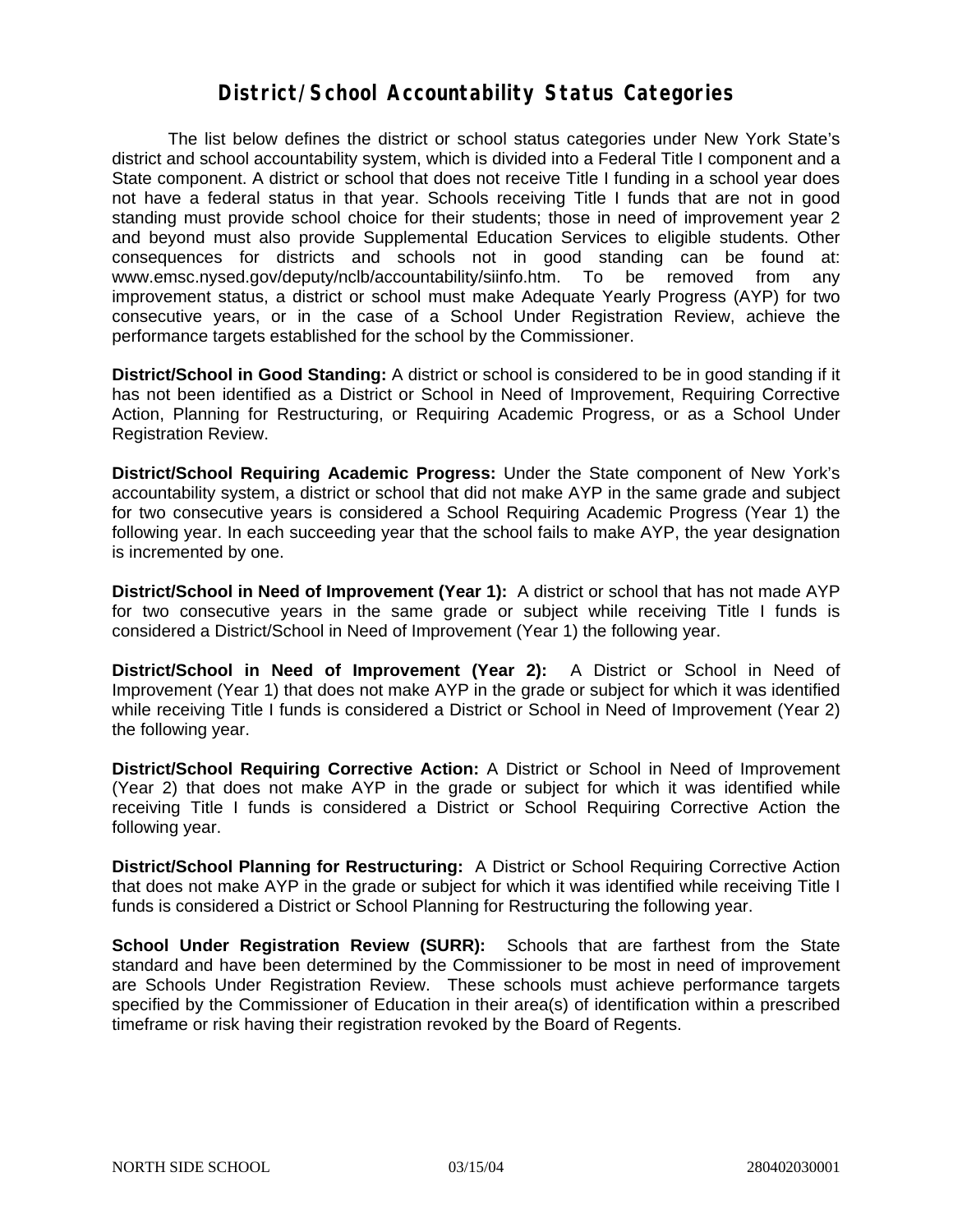## **Elementary-Level English Language Arts**

Definitions of terms, such as Performance Index and Effective Annual Measurable Objective (AMO), are in the glossary, which is the last page of this report.

**For a school to make Adequate Yearly Progress (AYP) in 2002–03, every accountability group must make AYP.** 

**For an accountability group to make AYP in 2002–03, it must** 

- 1. meet the 95 percent participation requirement (*2002–03 Participation*), *and*
- 2. *either* meet its Effective AMO *or* make safe harbor (*2002–03 Performance* and *Standards*).

To meet the participation requirement, 95 percent of the grade 4 enrollment in each accountability group with 40 or more students must

be tested. To meet the Effective AMO, the Performance Index for each group with 30 or more continuously enrolled students must equal or exceed the Effective AMO. To make safe harbor, the Performance Index of each of these groups must equal or exceed its ELA safe harbor target *and* the group must meet the elementary-level science qualification for safe harbor. (See the elementary-level science page of this report for further information on meeting the science qualification for safe harbor.)

*ELA Safe Harbor Targets:* The elementary-level 2002–03 ELA Safe Harbor Target is calculated by using the following equation: 2001–02 PI + (200 – the 2001–02 PI) <sup>×</sup> 0.10. The 2003–04 ELA Safe Harbor Target is calculated by using the following equation: 2002–03 PI + (200 – the 2002–03 PI)  $\times$  0.10. The 2003–04 target is provided for groups whose PI was below the Effective AMO in 2002–03.

| <b>Accountability Group</b>       | 2002-03 Participation |                                           | 2002-03 Performance*                                    |                      | 2002-03 Standards |                                     |                                                           |                                                       | 2003-04                                           |
|-----------------------------------|-----------------------|-------------------------------------------|---------------------------------------------------------|----------------------|-------------------|-------------------------------------|-----------------------------------------------------------|-------------------------------------------------------|---------------------------------------------------|
|                                   | Grade 4<br>Enrollment | Percent of<br>Enrollment<br><b>Tested</b> | Count of<br>Continuously<br>Enrolled<br><b>Students</b> | Performance<br>Index | Effective<br>AMO  | <b>ELA Safe</b><br>Harbor<br>Target | Met the<br>Science<br>Qualification<br>for Safe<br>Harbor | Made<br><b>AYP</b> in<br><b>ELA</b> in<br>$2002 - 03$ | <b>ELA Safe</b><br><b>Harbor</b><br><b>Target</b> |
| <b>All Students</b>               | 142                   | 99%                                       | 141                                                     | 185                  | 114               |                                     |                                                           | <b>Yes</b>                                            |                                                   |
| <b>Students with Disabilities</b> | 14                    |                                           | 13                                                      |                      |                   |                                     |                                                           |                                                       |                                                   |
| American Indian/Alaskan Native    |                       |                                           |                                                         |                      |                   |                                     |                                                           |                                                       |                                                   |
| <b>Black</b>                      |                       |                                           |                                                         |                      |                   |                                     |                                                           |                                                       |                                                   |
| Hispanic                          | 3                     |                                           | 3                                                       |                      |                   |                                     |                                                           |                                                       |                                                   |
| Asian or Pacific Islander         | 17                    |                                           | 17                                                      |                      |                   |                                     |                                                           |                                                       |                                                   |
| White                             | 122                   | 99%                                       | 121                                                     | 189                  | 114               |                                     |                                                           | <b>Yes</b>                                            |                                                   |
| <b>Limited English Proficient</b> | 6                     |                                           | 6                                                       |                      |                   |                                     |                                                           |                                                       |                                                   |
| Economically Disadvantaged        |                       |                                           |                                                         |                      |                   |                                     |                                                           |                                                       |                                                   |
| Final AYP Determination           |                       |                                           |                                                         |                      |                   |                                     |                                                           | <b>Yes</b>                                            |                                                   |

\*For schools with fewer than 30 continuously enrolled tested students in 2002–03, data for 2001–02 and 2002–03 were combined to determine counts and PIs.

\*\*Groups with a "\*\*" are not required to meet the science qualification for safe harbor to make safe harbor in English and mathematics because fewer than 30 students in the group were administered the science test.

**State accountability status in elementary-level English language arts: School in Good Standing** 

Title I accountability status in elementary-level English language arts: School in Good Standing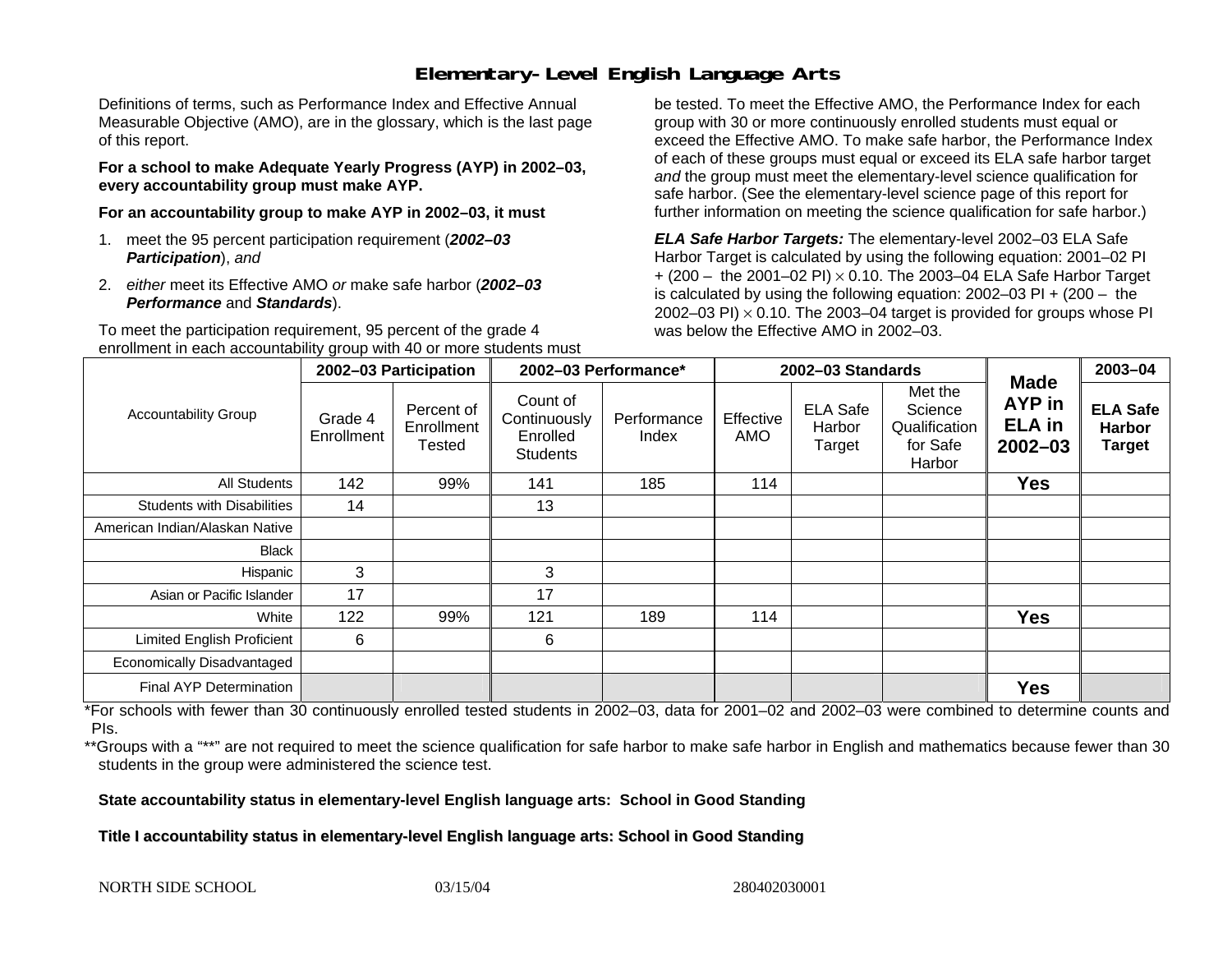## **Elementary-Level Mathematics**

Definitions of terms, such as Performance Index and Effective Annual Measurable Objective (AMO), are in the glossary, which is the last page of this report.

**For a school to make Adequate Yearly Progress (AYP) in 2002–03, every accountability group must make AYP.** 

**For an accountability group to make AYP in 2002–03, it must** 

- 1. meet the 95 percent participation requirement (*2002–03 Participation*), *and*
- 2. *either* meet its Effective AMO *or* make safe harbor (*2002–03 Performance* and *Standards*).

To meet the participation requirement, 95 percent of the grade 4 enrollment in each accountability group with 40 or more students must

be tested. To meet the Effective AMO, the Performance Index for each group with 30 or more continuously enrolled students must equal or exceed the Effective AMO. To make safe harbor, the Performance Index of each of these groups must equal or exceed its math safe harbor target *and* the group must meet the elementary-level science qualification for safe harbor. (See the elementary-level science page of this report for further information on meeting the science qualification for safe harbor.)

*Math Safe Harbor Targets:* The elementary-level 2002–03 Math Safe Harbor Target is calculated by using the following equation: 2001–02 PI + (200 – the 2001–02 PI) × 0.10. The 2003–04 Math Safe Harbor Target is calculated by using the following equation: 2002–03 PI + (200  $-$  the 2002–03 PI)  $\times$  0.10. The 2003–04 target is provided for groups whose PI was below the Effective AMO in 2002–03.

| <b>Accountability Group</b>       | 2002-03 Participation |                                    | 2002-03 Performance*                                    |                      | 2002-03 Standards |                               |                                                           |                                                        | 2003-04                                            |
|-----------------------------------|-----------------------|------------------------------------|---------------------------------------------------------|----------------------|-------------------|-------------------------------|-----------------------------------------------------------|--------------------------------------------------------|----------------------------------------------------|
|                                   | Grade 4<br>Enrollment | Percent of<br>Enrollment<br>Tested | Count of<br>Continuously<br>Enrolled<br><b>Students</b> | Performance<br>Index | Effective<br>AMO  | Math Safe<br>Harbor<br>Target | Met the<br>Science<br>Qualification<br>for Safe<br>Harbor | <b>Made</b><br>AYP in<br><b>Math in</b><br>$2002 - 03$ | <b>Math Safe</b><br><b>Harbor</b><br><b>Target</b> |
| All Students                      | 140                   | 100%                               | 140                                                     | 196                  | 127               |                               |                                                           | <b>Yes</b>                                             |                                                    |
| <b>Students with Disabilities</b> | 13                    |                                    | 13                                                      |                      |                   |                               |                                                           |                                                        |                                                    |
| American Indian/Alaskan Native    |                       |                                    |                                                         |                      |                   |                               |                                                           |                                                        |                                                    |
| <b>Black</b>                      |                       |                                    |                                                         |                      |                   |                               |                                                           |                                                        |                                                    |
| Hispanic                          | 3                     |                                    | 3                                                       |                      |                   |                               |                                                           |                                                        |                                                    |
| Asian or Pacific Islander         | 15                    |                                    | 15                                                      |                      |                   |                               |                                                           |                                                        |                                                    |
| White                             | 122                   | 100%                               | 122                                                     | 197                  | 127               |                               |                                                           | <b>Yes</b>                                             |                                                    |
| Limited English Proficient        | 4                     |                                    | 4                                                       |                      |                   |                               |                                                           |                                                        |                                                    |
| Economically Disadvantaged        |                       |                                    |                                                         |                      |                   |                               |                                                           |                                                        |                                                    |
| <b>Final AYP Determination</b>    |                       |                                    |                                                         |                      |                   |                               |                                                           | <b>Yes</b>                                             |                                                    |

\*For schools with fewer than 30 continuously enrolled tested students in 2002–03, data for 2001–02 and 2002–03 were combined to determine counts and PIs. \*\*Groups with a "\*\*" are not required to meet the science qualification for safe harbor to make safe harbor in English and mathematics because fewer than 30 students in the group were administered the science test.

**State accountability status in elementary-level mathematics: School in Good Standing** 

Title I accountability status in elementary-level mathematics: School in Good Standing

NORTH SIDE SCHOOL 03/15/04 280402030001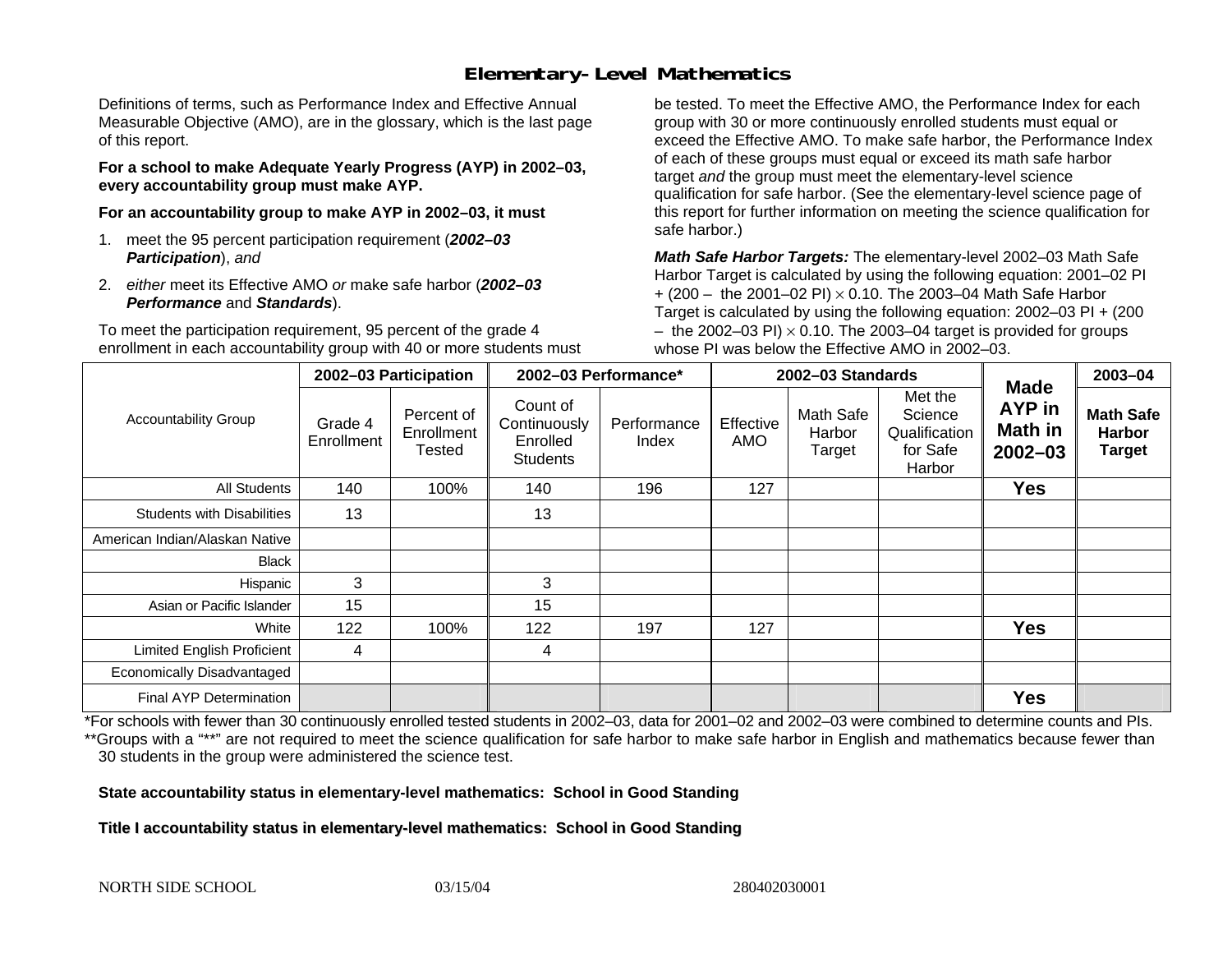### **Elementary-Level Science**

Definitions of terms, such as Progress Target and Adequate Yearly Progress (AYP), are in the glossary, which is the last page of this report.

*Made AYP in Science in 2002–03:* For a school to make AYP in science, the Percent At or Above SDL for the "All Students" group must equal or exceed the State Science Standard or the Science Progress Target.

**State Designated Level (SDL):** The score that students taking the elementary-level science test must equal or exceed on the written portion of the test to meet the State Science Standard.

*Qualification for Safe Harbor in Elementary-Level ELA and Math:* For an accountability group to be considered Qualified for Safe Harbor in Elementary-Level ELA and Math, the Percent At or Above SDL must equal or exceed the State Science Standard or the Science Progress Target in elementary-level science for that group. Groups with fewer than 30 students tested in elementary-level science are not subject to this qualification criterion.

*Science Progress Targets:* The elementary-level 2002–03 Science Progress Target is calculated by adding one point to the 2001–02 Percent At or Above SDL. The 2003–04 Science Progress Target is calculated by multiplying the 2002–03 Percent At or Above SDL by two and then adding one point. The 2003–04 target is provided for groups whose Percent At or Above SDL was below the State Science Standard in 2002–03.

|                                   |                                                         | 2002-03 Performance*       | 2002-03 Standards            |                               |                                             | $2002 - 03$                                                             | 2003-04                       |
|-----------------------------------|---------------------------------------------------------|----------------------------|------------------------------|-------------------------------|---------------------------------------------|-------------------------------------------------------------------------|-------------------------------|
| <b>Accountability Group</b>       | Count of<br>Continuously<br>Enrolled<br><b>Students</b> | Percent At or<br>Above SDL | State<br>Science<br>Standard | Science<br>Progress<br>Target | <b>Made AYP</b><br>in Science<br>in 2002-03 | Qualified for<br>Safe Harbor in<br>Elementary-<br>Level ELA and<br>Math | Science<br>Progress<br>Target |
| All Students                      | 140                                                     | 88                         | 40                           |                               | <b>Yes</b>                                  | Yes                                                                     |                               |
| <b>Students with Disabilities</b> | 13                                                      |                            |                              |                               |                                             |                                                                         |                               |
| American Indian/Alaskan Native    |                                                         |                            |                              |                               |                                             |                                                                         |                               |
| <b>Black</b>                      |                                                         |                            |                              |                               |                                             |                                                                         |                               |
| Hispanic                          | 3                                                       |                            |                              |                               |                                             |                                                                         |                               |
| Asian or Pacific Islander         | 15                                                      |                            |                              |                               |                                             |                                                                         |                               |
| White                             | 122                                                     | 89                         | 40                           |                               |                                             | Yes                                                                     |                               |
| Limited English Proficient        | 4                                                       |                            |                              |                               |                                             |                                                                         |                               |
| Economically Disadvantaged        |                                                         |                            |                              |                               |                                             |                                                                         |                               |
| <b>Final AYP Determination</b>    |                                                         |                            |                              |                               | <b>Yes</b>                                  |                                                                         |                               |

\*For schools with fewer than 30 continuously enrolled students in 2002–03, data for 2001–02 and 2002–03 were combined to determine counts and percents at or above SDL.

#### **State accountability status in elementary-level science: School in Good Standing**

#### Title I accountability status in elementary-level science: School in Good Standing